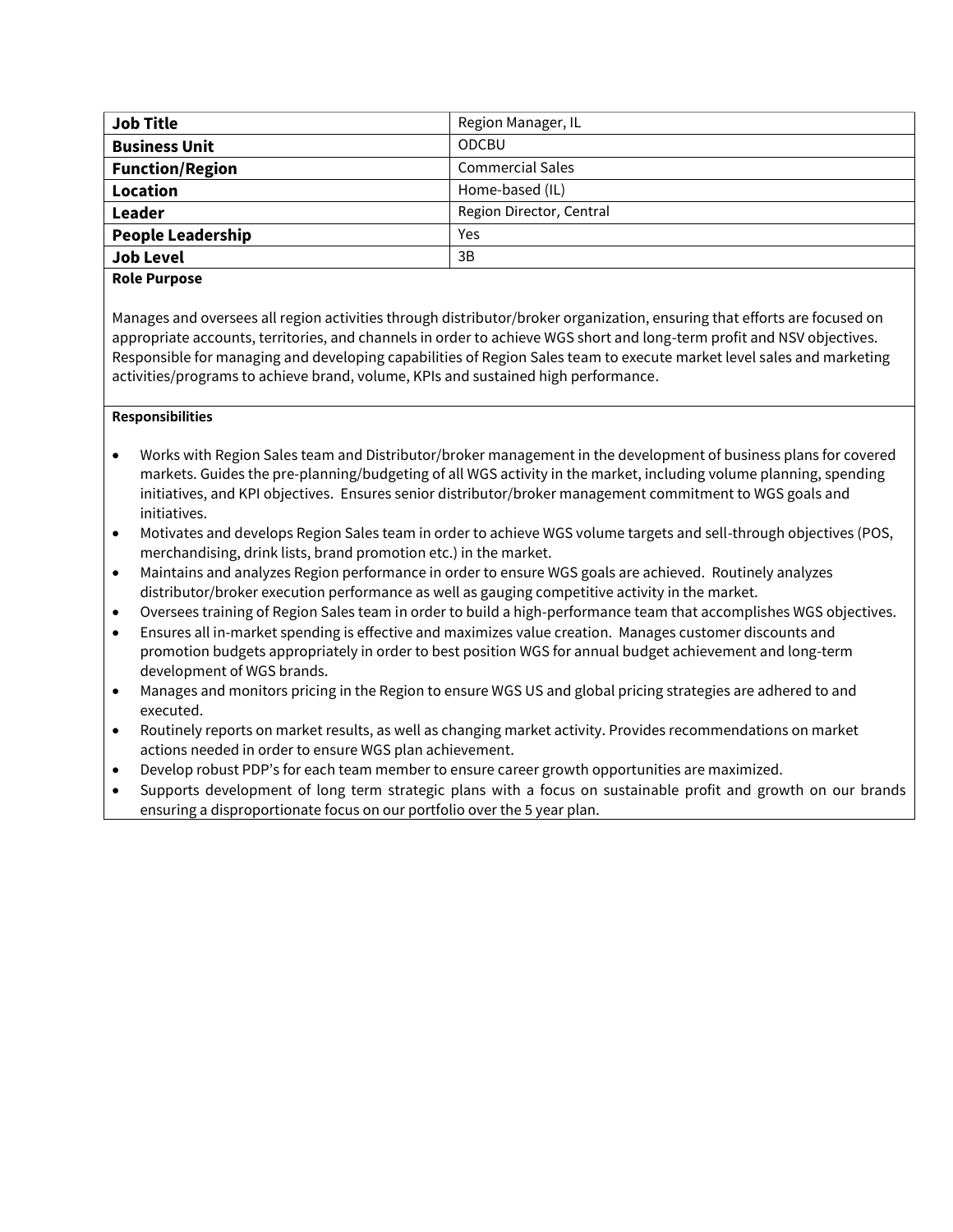

BE **PROUD** We are proud of our brands, our heritage, and our commitment to superior quality in our products



BE **RESPONSIBLE** We expect every individual and their teams to be accountable and to perform to their full potential



BE **SUSTAINABLE** We wish to make a positive contribution to our communities and to our environment



BE **PROFESSIONAL** We value integrity, transparency, professionalism and constructive debate within a team working culture



BE **ENTREPRENEURIAL** We foster a forward thinking and innovative culture that recognises the need for innovative thinking and continuous improvement



**THINK LONG TERM** We are proud of our brands, our heritage, and our commitment to superior quality in our products

## **VALUES**

#### **Core Competencies:**

| <b>Leading and Supervising</b>                                                                                                                                                                                                                                                     | <b>Persuading and Influencing</b>                                                                                                                                                                                                                                                                                                    |
|------------------------------------------------------------------------------------------------------------------------------------------------------------------------------------------------------------------------------------------------------------------------------------|--------------------------------------------------------------------------------------------------------------------------------------------------------------------------------------------------------------------------------------------------------------------------------------------------------------------------------------|
| Provides others with a clear direction                                                                                                                                                                                                                                             | Makes a strong personal impression on others                                                                                                                                                                                                                                                                                         |
| Sets appropriate standards of behaviour                                                                                                                                                                                                                                            | $\bullet$                                                                                                                                                                                                                                                                                                                            |
| ٠                                                                                                                                                                                                                                                                                  | Gains clear agreement and commitment from others                                                                                                                                                                                                                                                                                     |
| Delegates work appropriately and fairly                                                                                                                                                                                                                                            | by persuading, convincing and negotiating                                                                                                                                                                                                                                                                                            |
| Motivates and empowers others                                                                                                                                                                                                                                                      | Promotes ideas on behalf of self or others                                                                                                                                                                                                                                                                                           |
| Provides staff with development opportunities                                                                                                                                                                                                                                      | Makes effective use of political processes to                                                                                                                                                                                                                                                                                        |
| and coaching                                                                                                                                                                                                                                                                       | $\bullet$                                                                                                                                                                                                                                                                                                                            |
| Recruits staff of a high calibre                                                                                                                                                                                                                                                   | influence and persuade others                                                                                                                                                                                                                                                                                                        |
| <b>Deciding and Initiating Action</b><br>Makes prompt, clear decisions which may involve<br>tough choices or considered risks<br>Takes responsibility for actions, projects and<br>people<br>Takes initiative, acts with confidence and works,<br>Initiates and generates activity | <b>Relating and Networking</b><br>Establishes good relationships with customers and<br>staff<br>Builds wide and effective networks of contacts<br>inside and outside the organisation<br>Relates well to people at all levels<br>Manages conflict<br>Uses humour appropriately to enhance relationships<br>with others               |
| <b>Creating and Innovating</b><br>Produces new ideas, approaches, or insights<br>Creates innovative products or designs<br>Produces a range of solutions to problems.<br>Seeks opportunities for organisational<br>improvement. Devises effective change initiatives.              | <b>Entrepreneurial and Commercial Thinking</b><br>Keeps up to date with competitor information and<br>market trends<br>Identifies business opportunities for the<br>$\bullet$<br>organization<br>Demonstrates financial awareness<br>$\bullet$<br>Controls costs and thinks in terms of profit, loss<br>$\bullet$<br>and added value |